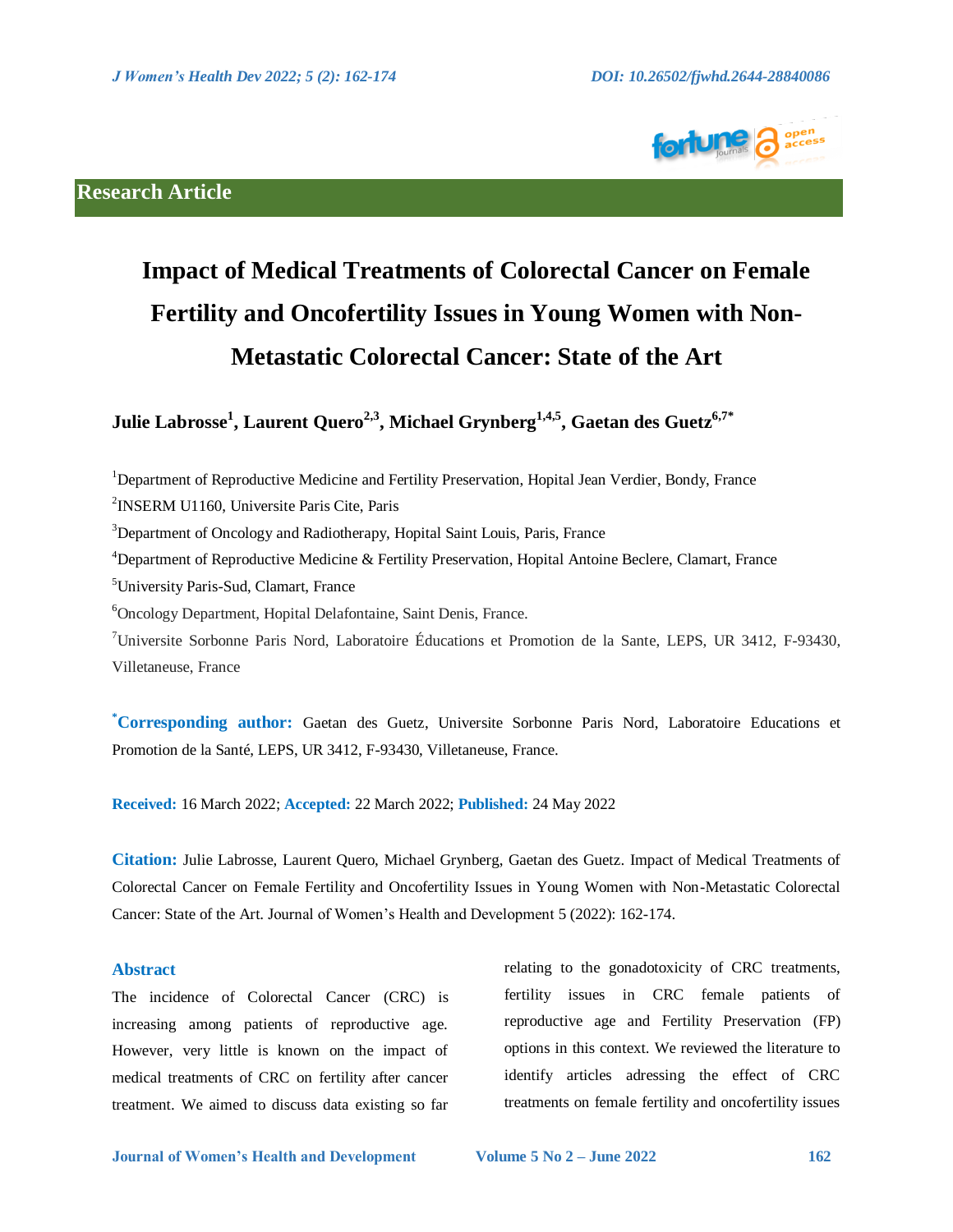using databases EMBASE, the National Library of Medicine (MEDLINE)/PubMed, and the Cochrane Review Library. Studies suggest that although CRC chemotherapy might be midly toxic for ovaries, some cases of persistent amenorrhea have been reported, notably in rectal cancer patients. Pelvic radiotherapy might further impair ovarian reserve, as ovarian tissue is one of the most radiosensitive tissues. Although different FP options exist, it seems that CRC patients are not systematically addressed in FP consultations prior to systemic treatments. In all, data are scarce concerning the impact of medical treatments of CRC on female fertility. To date, in the lack of clear data, CRC patients of reproductive age should be referred to FP units to discuss FP options available.

**Keywords:** Colorectal cancer; Female fertility; Fertility preservation

#### **1. Introduction**

Colorectal Cancer (CRC) is the third most common cancer diagnosed in women every year [1]. Due to more widespread screening and surveillance, the incidence of CRC is globally decreasing. However, when looking at the specific population of young adults, the incidence of CRC has been importantly increasing since at least the mid 1990s [2]. According to the American Cancer Society, the incidence of CRC in patients under 50 years old has increased by 2% every year from 2012 to 2016, with mortality rates increasing from 1.3% every year [1,2]. CRC in adolescents and young adults are reported to have more aggressive histological features and more advanced stages at the time of diagnosis [3]. Among CRC in young patients, some correspond to familial forms of the HNPCC spectrum and may be associated to gastric cancer and/or uterine cancers. Due to locally advanced stages and nodal invasion, some of these patients are candidates to systemic treatments [4]. Fortunately, survival rates of CRC are globally improving, with almost 65% of patients surviving at least 5 years from diagnosis [5]. Notably, patients under 50 years old might have a lower risk of death compared with older patients with CRC [6]. Hence, issues relating to life after cancer treatments are an essential part of the management and care of young CRC patients.

Fertility issues after cancer treatments is reported to be one of the major concerns of cancer survivors of reproductive age [7]. It is likely that an increasing number of CRC patients of reproductive age will have a pregnancy desire after CRC treatment [8,9], notably since a global trend towards delaying childbearing has been observed during the past years due to personal, educational or professional reasons [10,11]. Indeed, the proportion of first births to women aged 35 years old or more is eight times higher than 30 years ago [12]. Hence, the desire to start or continue a family project after treatment will become more and more frequent in young CRC patients. In this context, international guidelines recommend an early and prompt discussion to inform on the possible risks and available strategies to preserve fertility [13]. However, it seems that oncofertility care remains to be improved. Indeed, a large proportion of cancer patients of reproductive age report an absence of fertility counseling at diagnosis or unmet fertility needs [14]. The impact of chemotherapy regimens and radiotherapy used in the specific context of CRC on female fertility remains to be established. Moreover, global management of fertility issues in young CRC patients are extremely scarce. Very few data exist on whether fertility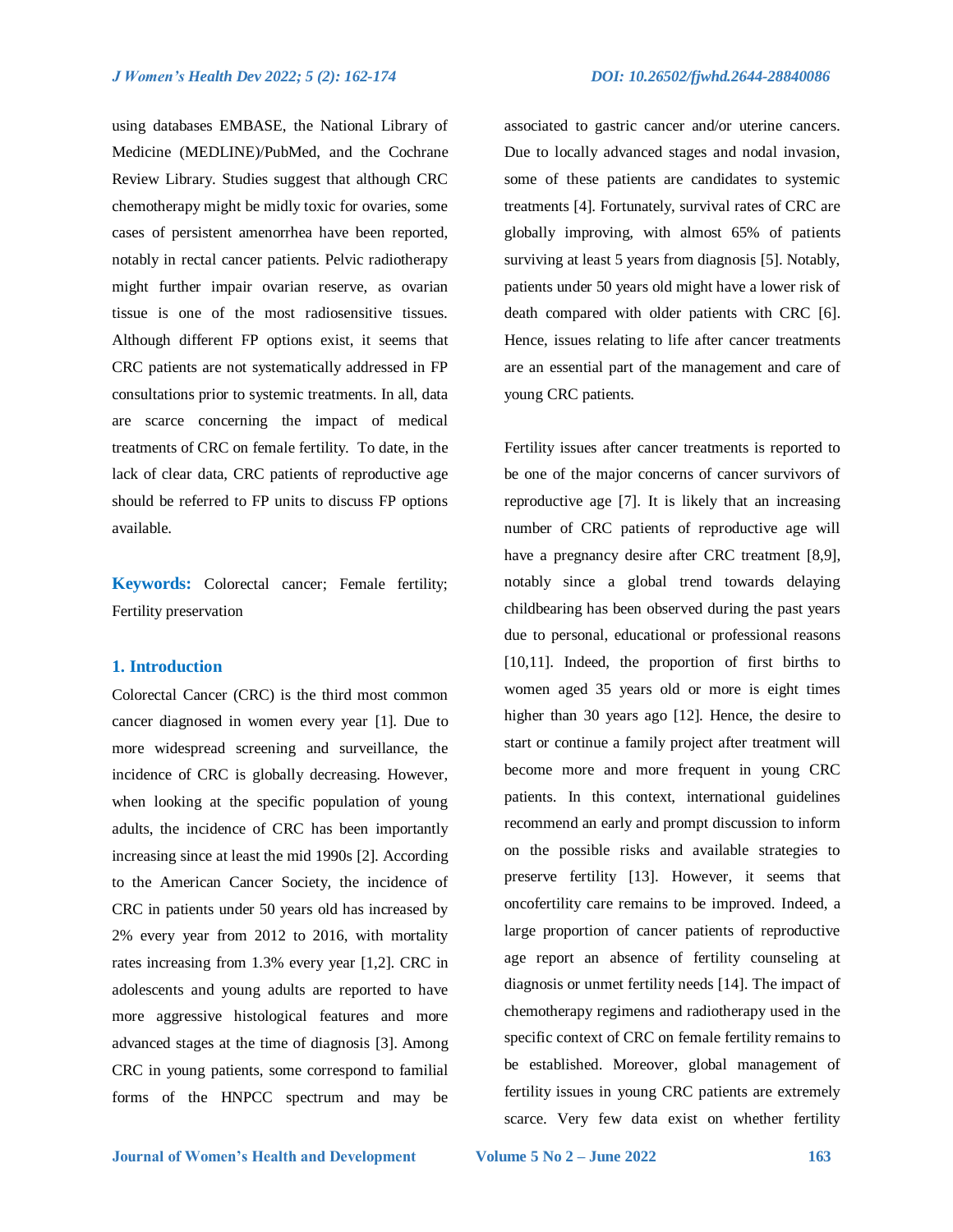preservation (FP) options are adequately discussed to CRC patients of reproductive age, or on their use of FP techniques prior to systemic treatments.

We aim to discuss the questions relating to fertility issues in CRC female patients of reproductive age, the potential impact of CRC medical treatments on female fertility and the different FP options that can be proposed to these patients.

### **2. Materials and Methods**

We performed a review of the literature to identify articles adressing the effect of CRC treatments on female fertility and oncofertility issues using the following databases: EMBASE, the National Library of Medicine (MEDLINE)/PubMed, and the Cochrane Review Library. MeSH terms used, included: colorectal neoplasms, chemotherapy, radiation, radiotherapy, fertility, fertility preservation, infertility, oocyte retrieval, vitrification, cryopreservation, oocyte cryopreservation, embryo preservation, pregnancy and birth outcomes. Randomized-controlled trials, cohort studies, casecontrol studies, case series, case reports or review articles (systematic reviews, meta-analyses) were included. Articles in English and French language were selected. Articles selected were examined for additional relevant references.

## **3. Results**

# **3.1. Impact on chemotherapy treatments on female fertility**

# **3.1.1. Adjuvant chemotherapy in locally advanced colorectal cancer**

Initially based on fluoropyrimidines, the standard chemotherapy regimen for CRC worlwide is now based on the association of 5-fluorouracil (5-FU) and oxaliplatin (FOLFOX) [15,16]. The addition of oxaliplatin to capecitabine (XELOX) has also shown to improve disease-free survival rates in patients with stage III colon cancer compared to a standard bolus of FU and folinic acid in the adjuvant setting [17]. Irinotecan, an inhibitor of topoisomerase-1, can be also associated in rectal cancers. The combination of FOLFOX with irinotecan is known as FOLFIRINOX. Chemotherapy by FOLFOX is generally administered during 6 months. Secondary effects of these treatments include cumulative neurotoxicity and moderate hematologic toxicities. However, recent international studies aiming to reduce the duration of chemotherapy in order to reduce toxic effects show that the association of capecitabine and oxaliplatin administered during 3 months may be as effective compared to 6 months [18].

# **3.2. Effects of chemotherapy treatments on fertility**

The effect of systemic treatments on fertility in breast cancer patients and time to pregnancy after breast cancer treatments has previously been studied [19]. However, the impact of chemotherapy regimens used in CRC on short-term or long-term fertility remain very ill established. Data are extremely scarce concerning the impact of medical treatments of CRC on fertility and lack high-quality studies and randomized controlled studies [20,21].

Among the scarce data existing so far, potential effects of 5-FU have only been analyzed in animal models [22,23]. The administration of a single dose of 5-FU in adult female mice seems to be mildly toxic for ovaries, as 5-FU did not alter the stock of primordial and primary follicles but significantly increased the atresia of secondary and antral follicles compared to the administration of a single dose of saline [23]. In addition, the impact of oxaliplatin on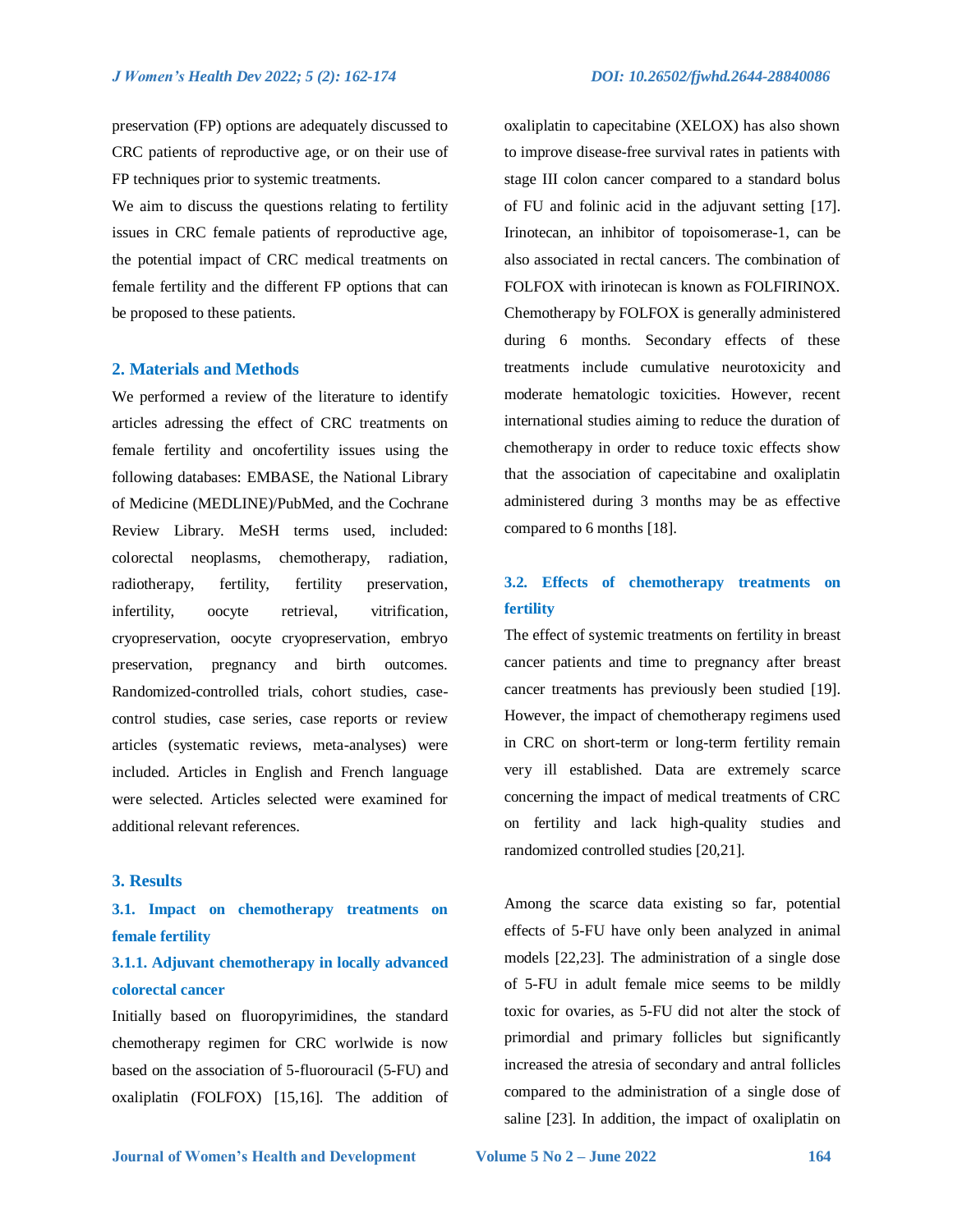the reproductive function has been evaluated in 11 women (aged under 43 years old) and 8 men (aged under 45 years old) diagnosed with CRC [24]. Hormone levels and menstrual pattern were assessed at baseline and at 6 months post-treatment. All female patients had continued having menses or had resumed menstruation, and the administration of oxaliplatin did not appear to significantly affect hormone levels. However, these results have to be considered cautiously, as the study suffers from very small effectives and the absence of a control group [24]. In a retrospective series analyzing the risk of chemotherapy-induced amenorrhea after FOLFOX, 16% of women aged under 50 years old had persistent amenorrhea one year after completion of

FOLFOX [25]. However, the study did not distinguish patients under 40 compared to those aged from 40 to 50 years old due to small effectives. To date, the largest study focusing on fertility issues after chemotherapy in CRC included 123 premenopausal women aged under 40 years old. Only 4.2% of patients with colon cancer had long-term amenorrhea versus 94.1% of patients with rectal cancer ( $p < 0.01$ ), highlighting the importance of appropriate fertility counseling for these patients [26]. Concerning irinotecan, present in FOLFIRINOX regimens used in the adjuvant and neoadjuvant settings in rectal cancers, no study so far has analyzed its impact on fertility on patients of reproductive age [27] (Table 1).

|  |                           | <b>Subjects</b>         | <b>Number</b>                        | Type of<br>chemotherapy        | <b>Dose</b>                  | <b>Effect on</b><br>hormonal<br><b>levels</b>                        | <b>Effect</b> on<br>ovarian<br>follicular<br>reserve                     | Menstruatio<br>$\mathbf n$                                                        |
|--|---------------------------|-------------------------|--------------------------------------|--------------------------------|------------------------------|----------------------------------------------------------------------|--------------------------------------------------------------------------|-----------------------------------------------------------------------------------|
|  | Lambouras<br>et al., 2018 | Adult<br>female<br>mice | $4-$<br>$6/$ group                   | $5-FU$                         | 150mg/kg<br>, single<br>dose | <b>NA</b>                                                            | Primordial/prim<br>ary follicles:<br>unchanged                           | <b>NA</b>                                                                         |
|  |                           |                         |                                      |                                |                              |                                                                      | Secondary/antral<br>follicles:<br>increased<br>atresia, but<br>transient |                                                                                   |
|  | Levi et al.,<br>2015      | -pubertal<br>mice       | -mice:<br>$n=3-$<br>$5/\text{group}$ | Oxaliplatin-<br>based protocol | variable                     | -mice: NA                                                            | -mice: transient<br>apoptosis at 1<br>month post-<br>treatment           | -mice: NA                                                                         |
|  |                           | -women<br>$<$ 43 y.o.   | -women:<br>$n=11$                    |                                |                              | -women:<br>decreased<br>AMH and<br>increased<br><b>FSH</b><br>levels | -women: NA                                                               | -women:<br>conserved<br>cycles or<br>resumed<br>cycles post-<br>treatment         |
|  | Cercek et<br>al., 2013    | women<br>$<$ 50 y.o.    | $n=49$                               | <b>FOLFOX</b>                  | variable                     | <b>NA</b>                                                            | <b>NA</b>                                                                | $-41%$<br>amenorrhea<br>during<br>treatment<br>$-16%$<br>persistent<br>amenorrhea |
|  |                           |                         |                                      |                                |                              |                                                                      |                                                                          | (1 year after                                                                     |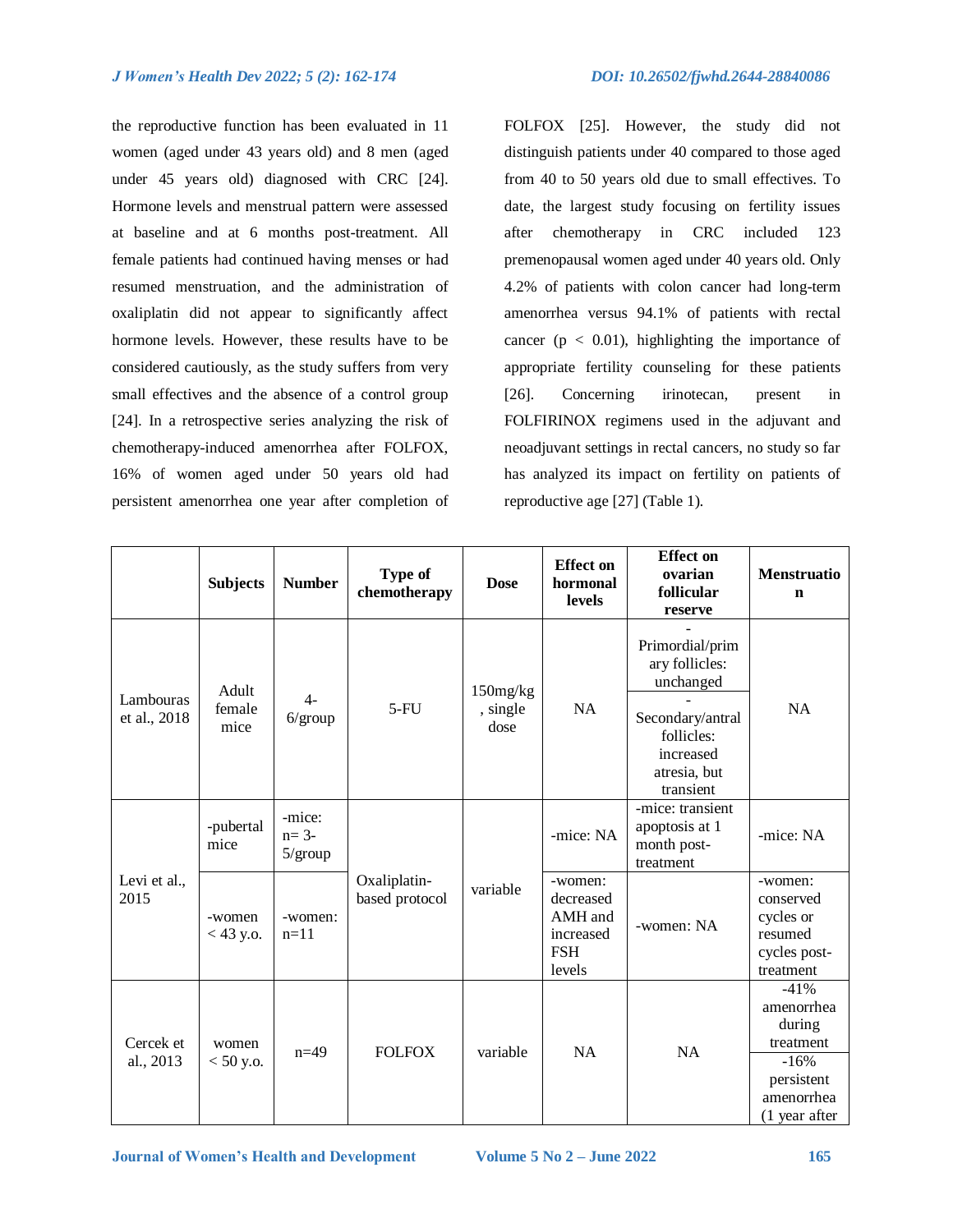|                                                                                                                |                      |                             |                                                                         |          |           |           | completion)                   |  |  |  |
|----------------------------------------------------------------------------------------------------------------|----------------------|-----------------------------|-------------------------------------------------------------------------|----------|-----------|-----------|-------------------------------|--|--|--|
|                                                                                                                | women<br>$< 40$ y.o. | $-n=72$<br>colon<br>cancer  | -colon cancer:<br>FOLFOX,<br>XELOX or<br>capecitabine                   | variable | <b>NA</b> | <b>NA</b> | -long-term<br>amenorrhea:     |  |  |  |
| Wan et al.,<br>2015                                                                                            |                      | $-n=51$<br>rectal<br>cancer | -rectal cancer:<br>adjuvant or<br>neoadjuvant<br>chemo-<br>radiotherapy |          |           |           | colon<br>cancer:<br>$4.2\%$ ; |  |  |  |
|                                                                                                                |                      |                             |                                                                         |          |           |           | rectal<br>cancer:             |  |  |  |
|                                                                                                                |                      |                             |                                                                         |          |           |           | 94.1%                         |  |  |  |
| CRC: colorectal cancer; y.o.: years old; 5-FU: 5-fluorouracil; FOLFOX: 5-fuorouracil, leucovorin, oxaliplatin; |                      |                             |                                                                         |          |           |           |                               |  |  |  |
| XELOX: capecitabine, oxaliplatin; NA: not applicable                                                           |                      |                             |                                                                         |          |           |           |                               |  |  |  |

**Table 1:** Studies relating to the effect of medical treatments of CRC on fertility.

### **3.3. Radiotherapy**

The indication of treatment by radiotherapy in colon cancer is exceptional. Until recently, the standard of care of locally advanced rectal cancer (LARC) consisted of preoperative concurrent chemoradiotherapy or hypofractionaeted short-course of radiotherapy followed by surgery. Currently, the treatment of locally advanced rectal cancer consists of chemotherapy followed by concurrent chemoradiotherapy and then surgery. Chemoradiotherapy treatment consists of delivering a dose of 44–45 Gy (5x1.8-2 Gy/week) of radiation to the mesorectum, the presacral space and internal iliac nodes +/- a boost to deliver a total dose of 50-54 Gy in combination with fluoropyrimide based chemotherapy. Ovarian tissue is one of the most radiosensitive tissues in the body. Indeed, a dose of 2 Gy at the ovarian level is enough to destroy up to 50% of oocytes [28].

Several parameters may have an impact on procreation/fertility after pelvic radiotherapy. The first one is the radiation dose to which ovaries are exposed. In their mathematical model obtained from data from two cohorts of women with ovarian failure secondary to radiotherapy, Wallace *et al.* determined the radiation dose delivered to ovaries responsible for ovarian failure [29]. This dose decreased with increasing age at treatment: it was 20.3 Gy at birth; 18.4 Gy at 10 years; 16.5 Gy at 20 years; and 14.3 Gy at 30 years [29]. Some authors reported that a dose of 4 to 5 Gy delivered to both ovaries was sufficient to induce hypofertility [30,31]. The second important factor is the dose of radiation to which the uterus is exposed. Indeed, pelvic radiotherapy may cause damage to the vascularization of the uterus and/or to the endometrium, and may reduce uterine volume and alter uterine distensibility [32]. Loss of elasticity and vascular damage to the uterine body may occur as early as 14-15 Gy. The higher the dose and volume of uterus irradiated, the greater the damage [33]. Chiarelli *et al.* reported a higher frequency of lowbirth-weight newborns (OR= 3.6), premature lowbirth-weight newborns (OR= 3.3) and perinatal mortality (OR= 2.4) after abdominopelvic irradiation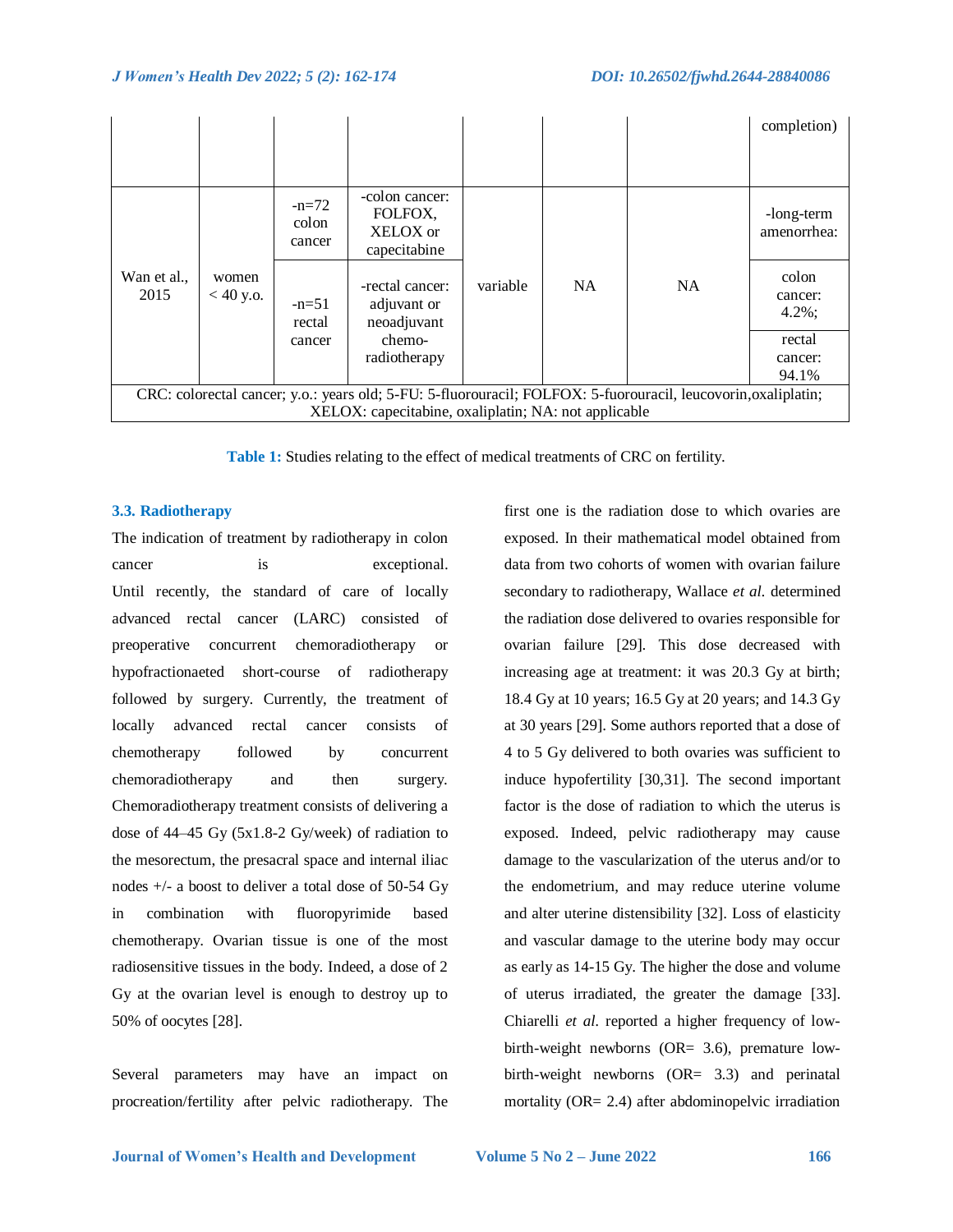compared to treatment by surgery alone [34]. Furthermore, to which the vagina is exposed is also important. Indeed, vaginal irradiation can lead to vaginal synechiae and hypofertility through major dyspareunia. This is all the more important when the rectal tumor is located very low.

In order to preserve ovarian function in patients undergoing pelvic irradiation, ovarian transposition can be performed to move the ovaries away from the irradiation volume. Recent radiation techniques such as IMRT, VMAT, IGRT and adaptive radiotherapy can reduce the dose to the uterus and ovaries during pelvic irradiation. By using these techniques in combination with ovarian transposition, it would be possible to preserve a functional uterus and ovaries. In a case report, Mariani *et al.* reported the case of a 24-year-old nulligravida woman with cT3N1M0 LARC who expressed a desire of childbearing [35]. Before her preoperative chemoradiotherapy treatment, the patient had a left ovarian transposition by laparoscopy and cryopreservation of ovarian tissue. Then, 3 monthly GnRH-agonist injections were given before and during chemoradiotherapy to protect ovarian function. She received VMAT irradiation, delivering a dose of 45 Gy (5x1.8 Gy/week) to the posterior pelvis with a concomitant boost to the tumor delivering 55 Gy (5x2.2 Gy/week), in combination with oral chemotherapy with capecitabine (825 mg/m<sup>2</sup>x2/day). During radiotherapy planification, particular attention was paid to not exceed the dose of 3 Gy in the transposed ovary. Dosimetric analysis showed that the uterus and vagina (lower third) received a mean dose of 41.8 Gy and 22.1 Gy, respectively. The left ovary received a minimum dose of 0.6 Gy, a maximum dose of 2.1 Gy, and a mean dose of 1.1 Gy. The irradiation was performed with a full bladder. A

Cone-beam CT (CBCT) was performed daily to assess the position of the uterus. Menstrual cycles resumed before surgery. Four months after surgery, follow-up showed no signs of recurrent disease and the patient reported regular menstrual cycles during all the follow-up time after surgery. Furthermore, Kurt *et al.* reported a spontaneous pregnancy in a 24 year-old woman treated with adjuvant chemoradiotherapy after lateral ovarian transposition for rectal cancer [36]. Menstrual cycles of the patient resumed without performing any medical treatment two months after the completion of chemoradiotherapy. Two years after the end of the treatment, the patient became pregnant spontaneously with no recurrence of rectal cancer. In all, due to the lack of current data, prospective studies with a larger number of patients treated with modern irradiation techniques are needed. The use of modern irradiation techniques such as VMAT with daily cone beam CT to decrease the radiation dose delivered to the ovaries, uterus and lower 1/3 of the vagina, should be priviledged. Given the encouraging survival rates in young patients with locally advanced rectal cancer, questions relating to FP are essential.

## **3.4. Oncofertility counseling**

The greatest reproductive concerns expressed by cancer patients of reproductive age relate to fertility potential and the health of future offspring [14]. However, it seems that an important proportion of cancer patients do not receive adequate and timely information on fertility issues and possibilities of FP [37,38]. Notably, there might be a difference between men and women, as most men report having received information about treatment impact on fertility and FP with more than half of them undergoing sperm cryopreservation prior to systemic treatments, whereas less than half of cancer female patients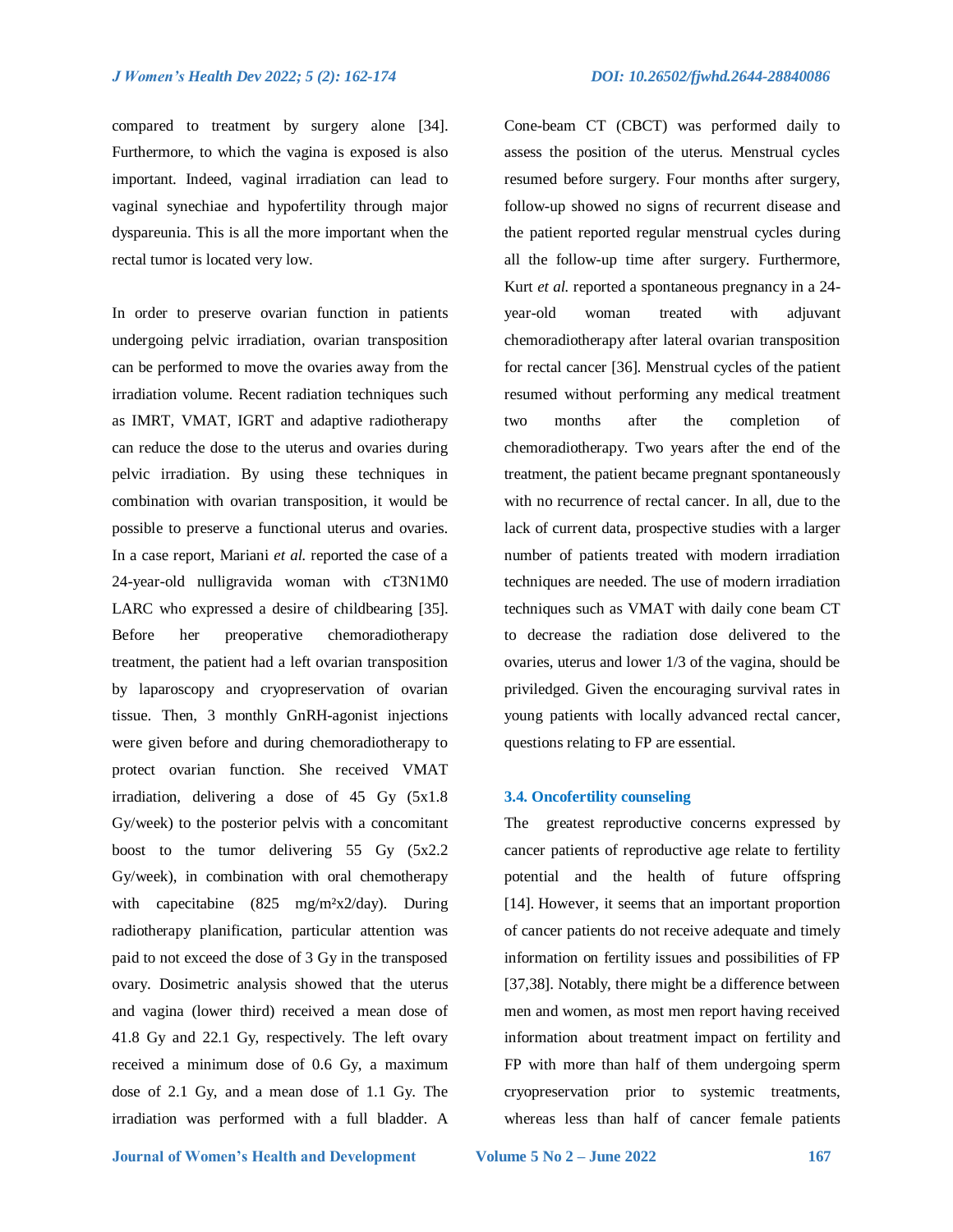report receiving information about the impact of treatments on fertility [39]. According to ESHRE guidelines, clinical care of cancer patients of reproductive age should include information on the impact of the disease and treatments on fertility and on the existence of FP techniques [40]. Information on cryopreservation storage after FP, on pregnancy after gonadotoxic treatment and other childbearing and parenting options should also be provided [41,42]. It is recommended that patients be referred to a specific FP consultation and to provide decision aids to patients considering FP [40]. A widespread use of an FP checklist for a better provision of oncofertility issues might also be useful [43]. Furthermore, additional psychological support when dealing with FP decisions might improve the process and quality of life of cancer patients during this crucial point of patient care [7,44]. To predict high and low response to ovarian stimulation, assessment of Antral Follicle Count (AFC) and Anti-Müllerian Hormone (AMH) serum levels is recommended [45,46]. The risk of premature ovarian failure after cancer treatments relies on age, type of gonadotoxic treatment and dose administered, and pre-treatment AMH levels [40]. Hence, assessment of pre-treatment ovarian function, in particular through AMH levels, in premenopausal women is recommended to predict post-treatment recovery of ovarian function [47-49].

#### **3.5. FP techniques**

Fertility can be preserved through several procedures, including cryopreservation of oocytes and/or embryos, cryopreservation of ovarian tissue, and medical and surgical methods of ovarian protection (Figure 1).



#### **3.6. Oocyte and/or embryo cryopreservation**

Oocyte and/or embryo cryopreservation by vitrification after ovarian stimulation by gonadotropins (when not contraindicated) is the method of choice for women undergoing FP procedures for medical indications [40,50-52]. Ovarian stimulation using an antagonist protocol should be privileged due to its safety (enabes to reduce the risk of ovarian hyperstimulation) and feasibility in urgent conditions [53]. Ovarian stimulation is typically initiated at the onset of menses. However, in urgent FP cycles, starting ovarian stimulation immediately, known as randomstart ovarian stimulation, is an option that leads to comparable results in terms of oocyte yield [54,55]. Double stimulation can also be considered for urgent FP cycles [53]. Embryo cryopreservation is also an option in case of the existence of a male partner.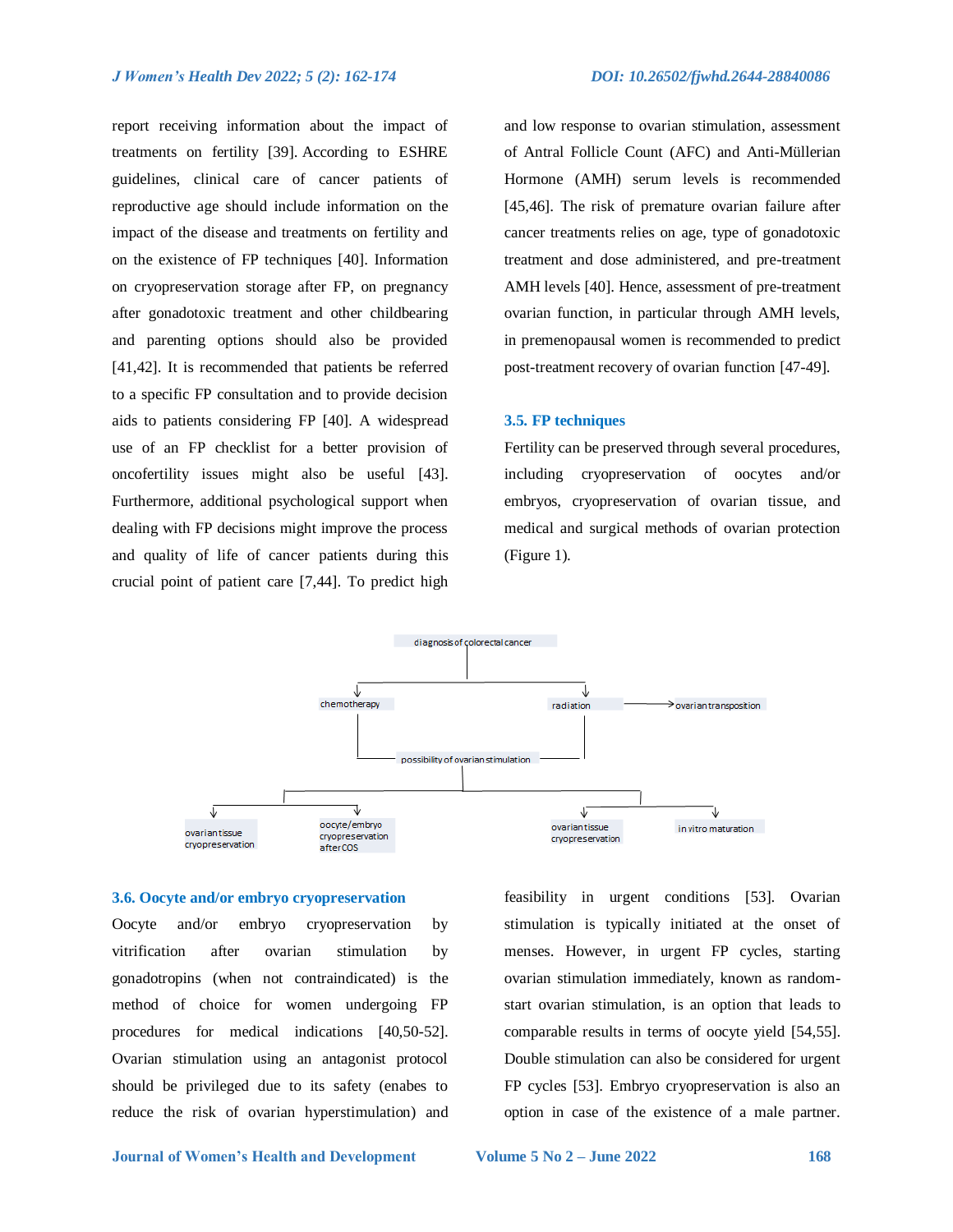Ovarian TISSUE CRYOPRESERVATION (OTC) is

However, women should be informed that embryo cryopreservation enables to preserve the fertility of the couple and not of the women by herself. Therefore, use of cryopreserved embryos is not possible in case of separation of the couple or refusal of the male partner. Altogether, women considering oocyte and/or embryo cryopreservation should be fully informed that these techniques do not guarantee a pregnancy after cancer treatments. Success rates, risks, benefits, costs and the possible long-term consequences should be discussed.

#### **3.7. In vitro maturation (IVM)**

IVM is still considered as an experimental procedure, but is particularly interesting when ovarian stimulation is contraindicated. IVM consists in retrieving immature cumulus-oocyte complexes at the prophase I stage and maturing them in vitro until the metaphase II stage [56]. Although IVM was first developed for patients with polycystic ovary syndrome (PCOS) since it avoids the risk of ovarian hyperstimulation syndrome [57], indications of IVM have expanded. IVM has become a major option for fertility preservation, notably when ovarian stimulation is unfeasible or contraindicated in an oncologic context [58,59]. One of the great advantages of IVM is that it can be performed at any stage of the menstrual cycle, which is particularly appropriate when urgent fertility preservation is required, for instance prior to oncological treatments [60]. Nevertheless, controlled ovarian stimulation remains the option to be privileged when possible, as significantly higher implantation rates, clinical pregnancy rates and live birth rates have been described in IVF with controlled ovarian stimulation compared to IVM [61].

## **3.8. Ovarian tissue cryopreservation (OTC)**

an important option either through choice, or if there is insufficient time for ovarian stimulation. OTC consists in the laparoscopic removal of a portion, one, or both ovaries, which are then sectioned into strips of tissue less than 2mm thick and cryopreserved [62]. After treatments, the ovarian tissue is transplanted to the patient, either in an orthotopic position (pelvic) or in a heterotopic position (such as the forearm or abdominal wall [63]. Ovarian tissue transplantation requires a multidisciplinary approach. A one-step laparoscopy procedure should be performed as it is considered safe without causing additional surgical risk. The presence of residual neoplastic cells in the ovarian cortex (and in the residual medulla when available) is evaluated before the procedure. Ovarian tissue transplantation is not recommended in cases where the ovary is involved in the malignancy. Overall, it is recommended to offer OTC in patients undergoing moderate/high-risk gonadotoxic treatment where oocyte/embryo cryopreservation is not feasible, or at patient preference [64,65].

## **3.9. Gonadotropin-Releasing Hormone agonist (GnRHa)**

On a physiological rationale, the use of GnRH agonists during chemotherapy may be beneficial by suppressing the follicle-stimulating hormone axis leading to a decreased number of primordial follicles entering development and thus exposed to the potential gonadotoxic effect of treatments. Furthermore, the subsequent hypoestrogenism decreases ovarian perfusion and participates in a reduces exposure of the ovaries to cytotoxic agents [20]. However, limited evidence exists on the real benefit on the use of GnRHa in this context. In malignancies other than breast cancer, GnRH

 **Journal of Women's Health and Development Volume 5 No 2 – June 2022 169**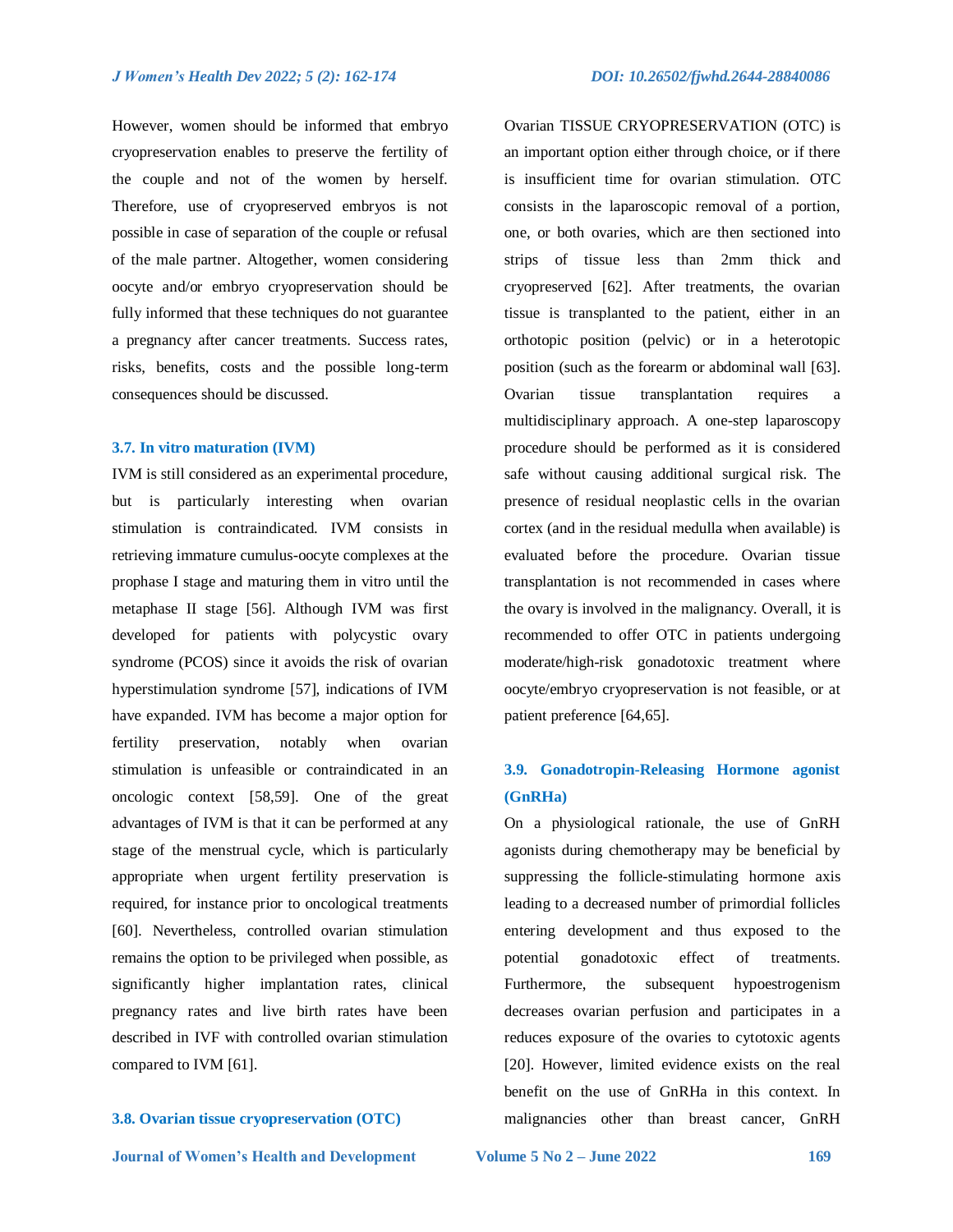agonists should not be routinely offered as an option for ovarian function protection and FP without discussion of the uncertainty about its benefit [66].

#### **3.10. Ovarian transposition**

In case of treatment by pelvic radiotherapy without chemotherapy, ovarian transposition (oophoropexy) can be proposed to prevent the gonadotoxic effects of pelvic radiation [67]. Ovarian transposition consists in surgically mobilizing one or both of the ovaries and fixing them to the abdominal sidewall at the pelvic brim [68]. Because radiotherapy in case of CRC often implies high cumulative doses of radiation, ovarian transposition away from the target area is an interesting and valuable option to reduce ovarian exposure. However, patients should be informed that ovarian transposition do not prevent the risk of ovarian damage [32]. Women with reduced ovarian reserve and women at risk of having ovarian metastases are inappropriate candidates for ovarian transposition. Furthermore, ovarian transposition can be performed in addition to another FP technique such as after oocyte/embryo cryopreservation.

#### **4. Conclusion**

The incidence of CRC is increasing in patients of reproductive age, among which patients with familial forms of CRC diagnosed at a young age. Although they are often candidates to medical treatments potentially gonadotoxic such as chemotherapy and radiotherapy, data on the impact of CRC treatments on fertility are extremely scarce. Robust and largescale studies are required to evaluate the gonadotoxicity of these treatments. In this context, and given the lack of knowledge in this field, it is essential to inform patients on the possibility of FP before treatments and to develop an optimal manadgment of fertility issues in order to improve life after cancer.

#### **Disclosure statement**

Authors have no conflict of interest to declare.

#### **References**

1. Colorectal Cancer Statistics. How Common Is Colorectal Cancer?.

2. Siegel RL, Miller KD, Goding Sauer A, et al. Colorectal cancer statistics, 2020. CA Cancer J Clin 70 (2020): 145-64.

3. Read B, Sylla P. Aggressive Colorectal Cancer in the Young. Clin Colon Rectal Surg 33 (2020): 298-304.

4. Tougeron D, Mouillet G, Trouilloud I, et al. Efficacy of Adjuvant Chemotherapy in Colon Cancer With Microsatellite Instability: A Large Multicenter AGEO Study. J Natl Cancer Inst 108 (2016).

5. Colorectal Cancer Survival Rates. Colorectal Cancer Prognosis (2021).

6. Cheng E, Blackburn HN, Ng K, et al. Analysis of Survival Among Adults With Early-Onset Colorectal Cancer in the National Cancer Database. JAMA Network Open 4 (2021): 2112539.

7. Anazodo A, Laws P, Logan S, et al. How can we improve oncofertility care for patients? A systematic scoping review of current international practice and models of care. Hum Reprod Update 25 (2019): 159-79.

8. Lambertini M, Peccatori FA, Demeestere I, et al. Fertility preservation and post-treatment pregnancies in post-pubertal cancer patients: ESMO Clinical Practice Guidelines. Annals of Oncology 31 (2020): 1664-1678.

9. Letourneau JM, Ebbel EE, Katz PP, et al. Pre-treatment fertility counseling and fertility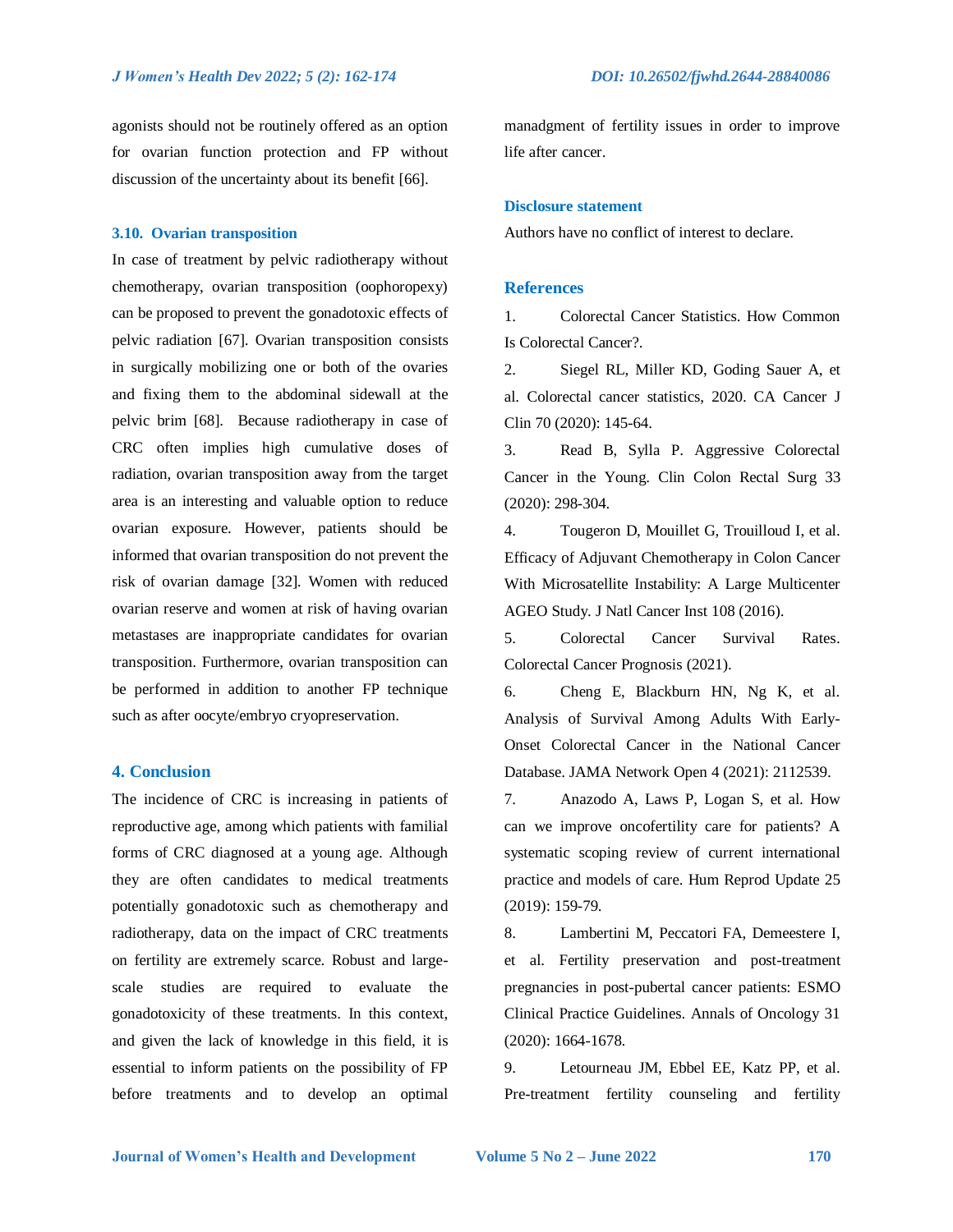preservation improve quality of life in reproductive age women with cancer. Cancer 118 (2012): 1710- 1717.

10. Mathews TJ, Hamilton BE. Mean Age of Mothers is on the Rise: United States, 2000-2014. NCHS Data Brief ( 2016): 1-8.

11. Mills M, Rindfuss RR, McDonald P, et al. Why do people postpone parenthood? Reasons and social policy incentives. Hum Reprod Update 17 (2011): 848-860.

12. Matthews TJ, Hamilton BE. Delayed childbearing: more women are having their first child later in life. NCHS Data Brief (2009): 1-8.

13. Oktay K, Harvey BE, Partridge AH, et al. Fertility Preservation in Patients With Cancer: ASCO Clinical Practice Guideline Update. J Clin Oncol 36 (2018): 1994-2001.

14. Benedict C, Thom B, N Friedman D, et al. Young adult female cancer survivors' unmet information needs and reproductive concerns contribute to decisional conflict regarding posttreatment fertility preservation. Cancer 122 (2016): 2101-2109.

15. Yothers G, O'Connell MJ, Allegra CJ, et al. Oxaliplatin as adjuvant therapy for colon cancer: updated results of NSABP C-07 trial, including survival and subset analyses. J Clin Oncol 29 (2011): 3768-3774.

16. André T, Boni C, Navarro M, et al. Improved overall survival with oxaliplatin, fluorouracil, and leucovorin as adjuvant treatment in stage II or III colon cancer in the MOSAIC trial. J Clin Oncol 27 (2009): 3109-3116.

17. Haller DG, Tabernero J, Maroun J, et al. Capecitabine plus oxaliplatin compared with fluorouracil and folinic acid as adjuvant therapy for stage III colon cancer. J Clin Oncol 29 (2011): 1465- 1471.

18. Grothey A, Sobrero AF, Shields AF, et al. Duration of Adjuvant Chemotherapy for Stage III Colon Cancer. New England Journal of Medicine 378 (2018): 1177-1188.

19. Labrosse J, Lecourt A, Hours A, et al. Time to Pregnancy, Obstetrical and Neonatal Outcomes after Breast Cancer: A Study from the Maternity Network for Young Breast Cancer Patients. Cancers (Basel) 13 (2021): 1070.

20. Shandley LM, McKenzie LJ. Recent Advances in Fertility Preservation and Counseling for Reproductive-Aged Women with Colorectal Cancer: A Systematic Review. Dis Colon Rectum 62 (2019): 762-771.

21. Chae-Kim J, Hayslip CC. Fertility and Endocrine Preservation in the Management of Colorectal Cancer in Women. Dis Colon Rectum 63 (2020): 723-726.

22. Hrushesky WJ, Vyzula R, Wood PA. Fertility maintenance and 5-fluorouracil timing within the mammalian fertility cycle. Reprod Toxicol 13 (1999): 413-420.

23. Lambouras M, Liew SH, Horvay K, et al. Examination of the ovotoxicity of 5-fluorouracil in mice. J Assist Reprod Genet 35 (2018): 1053-1060.

24. Levi M, Shalgi R, Brenner B, et al. The impact of oxaliplatin on the gonads: from bedside to the bench. Mol Hum Reprod 21 (2015): 885-893.

25. Cercek A, Siegel CL, Capanu M, et al. Incidence of chemotherapy-induced amenorrhea in premenopausal women treated with adjuvant FOLFOX for colorectal cancer. Clin Colorectal Cancer 12 (2013): 163-167.

26. Wan J, Gai Y, Li G, et al. Incidence of chemotherapy- and chemoradiotherapy-induced amenorrhea in premenopausal women with stage II/III colorectal cancer. Clin Colorectal Cancer 14 (2015): 31-34.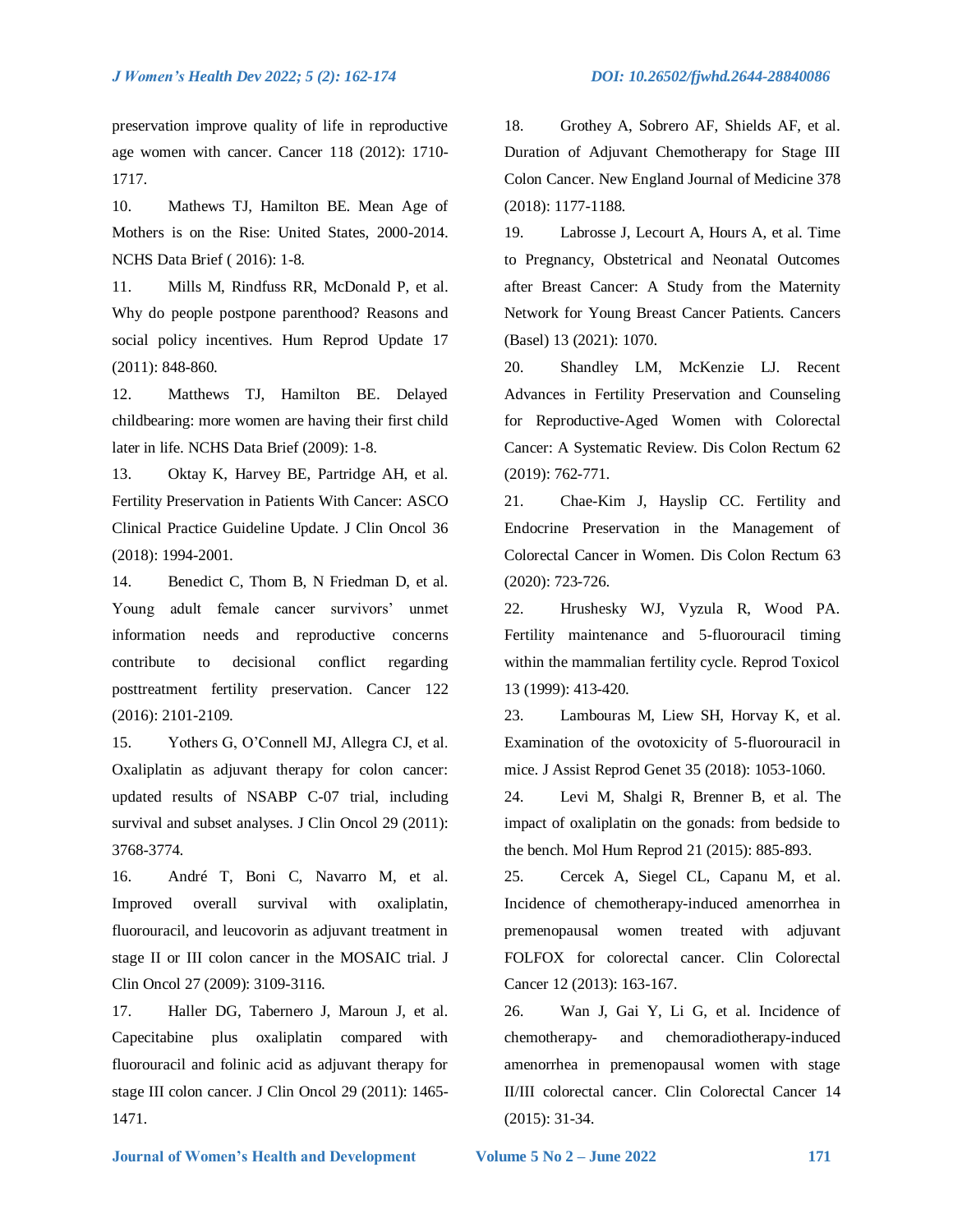#### *J Women's Health Dev 2022; 5 (2): 162-174 DOI: 10.26502/fjwhd.2644-28840086*

27. Conroy T, Bosset JF, Etienne PL, et al. Neoadjuvant chemotherapy with FOLFIRINOX and preoperative chemoradiotherapy for patients with locally advanced rectal cancer (UNICANCER-

PRODIGE 23): a multicentre, randomised, openlabel, phase 3 trial. The Lancet Oncology 22 (2021): 702-715.

28. Wallace WHB, Thomson AB, Kelsey TW. The radiosensitivity of the human oocyte. Hum Reprod 18 (2003): 117-121.

29. Wallace WHB, Thomson AB, Saran F, et al. Predicting age of ovarian failure after radiation to a field that includes the ovaries. Int J Radiat Oncol Biol Phys 62 (2005): 738-744.

30. Green DM, Kawashima T, Stovall M, et al. Fertility of female survivors of childhood cancer: a report from the childhood cancer survivor study. J Clin Oncol 27 (2009): 2677-2685.

31. Sudour H, Chastagner P, Claude L, et al. Fertility and pregnancy outcome after abdominal irradiation that included or excluded the pelvis in childhood tumor survivors. Int J Radiat Oncol Biol Phys 76 (2010): 867-873.

32. Wo JY, Viswanathan AN. The Impact of Radiotherapy on Fertility, Pregnancy, and Neonatal Outcomes of Female Cancer Patients. Int J Radiat Oncol Biol Phys 73 (2009): 1304-1312.

33. Critchley HO. Factors of importance for implantation and problems after treatment for childhood cancer. Med Pediatr Oncol 33 (1999): 9- 14.

34. Chiarelli AM, Marrett LD, Darlington GA. Pregnancy outcomes in females after treatment for childhood cancer. Epidemiology 11 (2000): 161-166.

35. Mariani S, Chiloiro G, Villa P, et al. Fertility preservation in chemo-radiotherapy for rectal cancer: A combined approach. Clin Transl Radiat Oncol19 (2019): 77-79.

36. Kurt M, Uncu G, Cetintas SK, et al. Successful spontaneous pregnancy in a patient with rectal carcinoma treated with pelvic radiotherapy and concurrent chemotherapy: the unique role of laparoscopic lateral ovary transposition. Eur J Gynaecol Oncol 28 (2007): 408-410.

37. Chin HB, Howards PP, Kramer MR, et al. Which female cancer patients fail to receive fertility counseling before treatment in the state of Georgia? Fertil Steril 106 (2016): 1763-1771.

38. Niemasik EE, Letourneau J, Dohan D, et al. Patient perceptions of reproductive health counseling at the time of cancer diagnosis: a qualitative study of female California cancer survivors. J Cancer Surviv 6 (2012): 324-332.

39. Armuand GM, Rodriguez-Wallberg KA, Wettergren L, et al. Sex differences in fertility-related information received by young adult cancer survivors. J Clin Oncol 30 (2012): 2147-2153.

40. ESHRE Guideline Group on Female Fertility Preservation, Anderson RA, Amant F, et al. ESHRE guideline: female fertility preservation. Hum Reprod Open 2020 (2020): hoaa052.

41. Goossens J, Delbaere I, Van Lancker A, et al. Cancer patients' and professional caregivers' needs, preferences and factors associated with receiving and providing fertility-related information: a mixed-methods systematic review. Int J Nurs Stud 51 (2014): 300-319.

42. Silva C, Almeida-Santos AT, Melo C, et al. Antineoplastic Agents and (In)fertility: Informing Patients to Improve Decisions. J Adolesc Young Adult Oncol 7 (2018): 306-314.

43. Kemertzis MA, Ranjithakumaran H, Hand M, et al. Fertility Preservation Toolkit: A Clinician Resource to Assist Clinical Discussion and Decision Making in Pediatric and Adolescent Oncology. J Pediatr Hematol Oncol 40 (2018): 133-139.

 **Journal of Women's Health and Development Volume 5 No 2 – June 2022 172**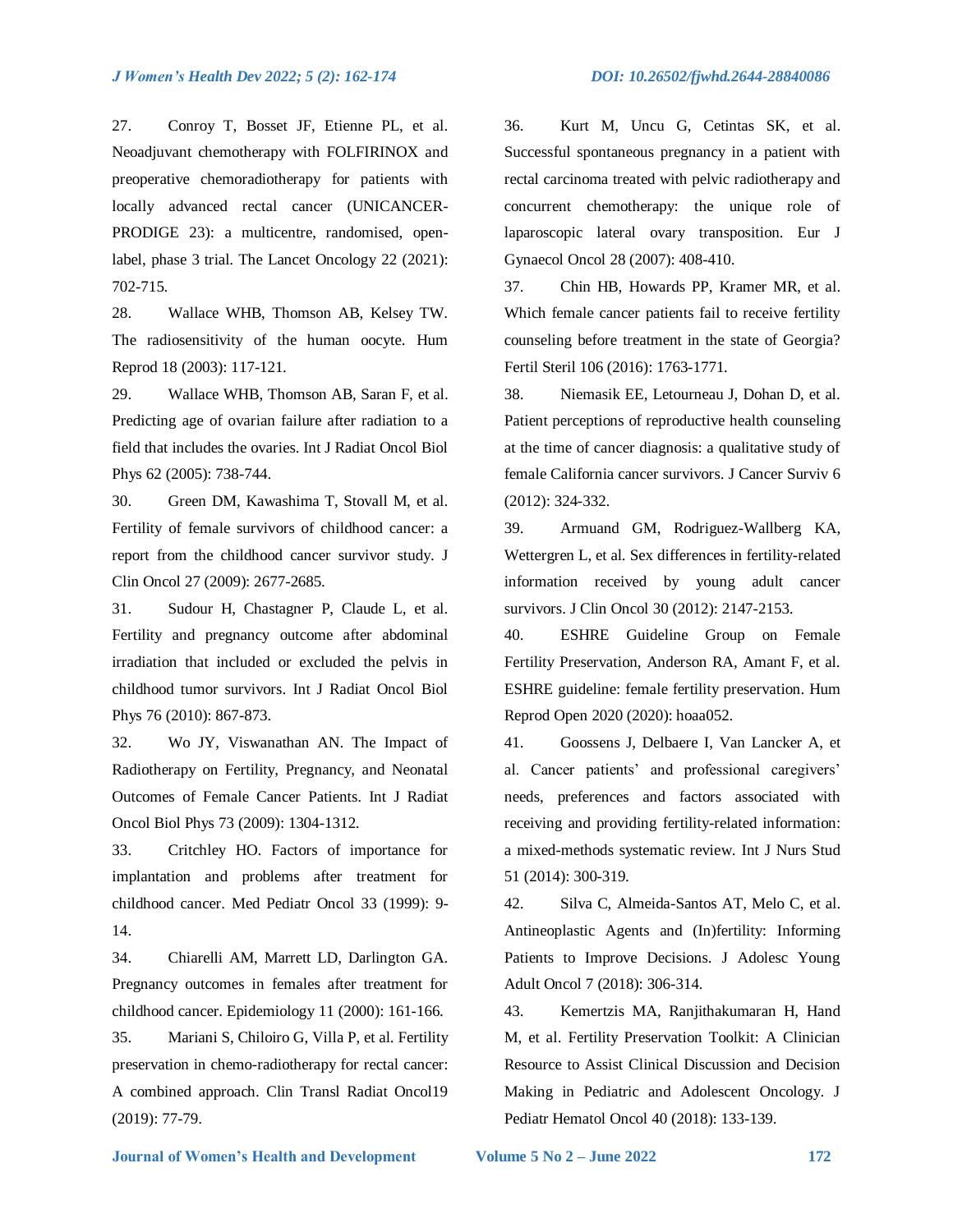44. Logan S, Perz J, Ussher JM, et al. A systematic review of patient oncofertility support needs in reproductive cancer patients aged 14 to 45 years of age. Psychooncology 27(2018): 401-409.

45. Broer SL, Broekmans FJM, Laven JSE, et al. Anti-Müllerian hormone: ovarian reserve testing and its potential clinical implications. Hum Reprod Update 20 (2014): 688-701.

46. Victoria M, Labrosse J, Krief F, et al. Anti Müllerian Hormone: More than a biomarker of female reproductive function. J Gynecol Obstet Hum Reprod 48 (2019): 19-24.

47. Dillon KE, Sammel MD, Prewitt M, et al. Pre-Treatment AMH Determines Rate of Post-Therapy Ovarian Reserve Recovery: Acute Changes in Ovarian Reserve During and After Chemotherapy. Fertil Steril 99 (2013): 477-483.

48. Anderson RA, Rosendahl M, Kelsey TW, et al. Pretreatment anti-Müllerian hormone predicts for loss of ovarian function after chemotherapy for early breast cancer. Eur J Cancer 49 (2013): 3404-3411.

49. Dezellus A, Barriere P, Campone M, et al. Prospective evaluation of serum anti-Müllerian hormone dynamics in 250 women of reproductive age treated with chemotherapy for breast cancer. Eur J Cancer 79 (2017): 72-80.

50. Cobo A, Garcia-Velasco JA, Domingo J, et al. Is vitrification of oocytes useful for fertility preservation for age-related fertility decline and in cancer patients? Fertil Steril 99 (2013): 1485-1495.

51. Massarotti C, Scaruffi P, Lambertini M, et al. State of the art on oocyte cryopreservation in female cancer patients: A critical review of the literature. Cancer Treat Rev 57 (2017): 50-57.

52. Druckenmiller S, Goldman KN, Labella PA, et al. Successful Oocyte Cryopreservation in Reproductive-Aged Cancer Survivors. Obstet Gynecol 127 (2016): 474-480.

53. Ovarian Stimulation TEGGO, Bosch E, Broer S, et al. ESHRE guideline: ovarian stimulation for IVF/ICSI†. Hum Reprod Open 2020 (2020): hoaa009.

54. Marklund A, Eloranta S, Wikander I, et al. Efficacy and safety of controlled ovarian stimulation using GnRH antagonist protocols for emergency fertility preservation in young women with breast cancer-a prospective nationwide Swedish multicenter study. Human Reproduction 35 (2020): 929-938.

55. Cakmak H, Rosen MP. Random-start ovarian stimulation in patients with cancer. Curr Opin Obstet Gynecol 27 (2015): 215-221.

56. In vitro maturation: a committee opinion. Fertility and Sterility 115 (2021): 298-304.

57. Siristatidis CS, Maheshwari A, Vaidakis D, et al. In vitro maturation in subfertile women with polycystic ovarian syndrome undergoing assisted reproduction. Cochrane Database Syst Rev 11 (2018).

58. Donnez J, Dolmans MM. Fertility Preservation in Women. N Engl J Med 378 (2018): 400-401.

59. Grynberg M, Sonigo C, Santulli P. Fertility Preservation in Women. N Engl J Med 378 (2018): 400.

60. De Vos M, Smitz J, Woodruff TK. Fertility preservation in women with cancer. Lancet 384 (2014): 1302-1310.

61. Gremeau AS, Andreadis N, Fatum M, et al. In vitro maturation or in vitro fertilization for women with polycystic ovaries? A case-control study of 194 treatment cycles. Fertil Steril 98 (2012): 355-360.

62. Ovarian tissue cryopreservation: a committee opinion. Fertility and Sterility 101 (2014): 1237-1243.

63. Oktay K, Buyuk E, Veeck L, et al. Embryo development after heterotopic transplantation of

 **Journal of Women's Health and Development Volume 5 No 2 – June 2022 173**